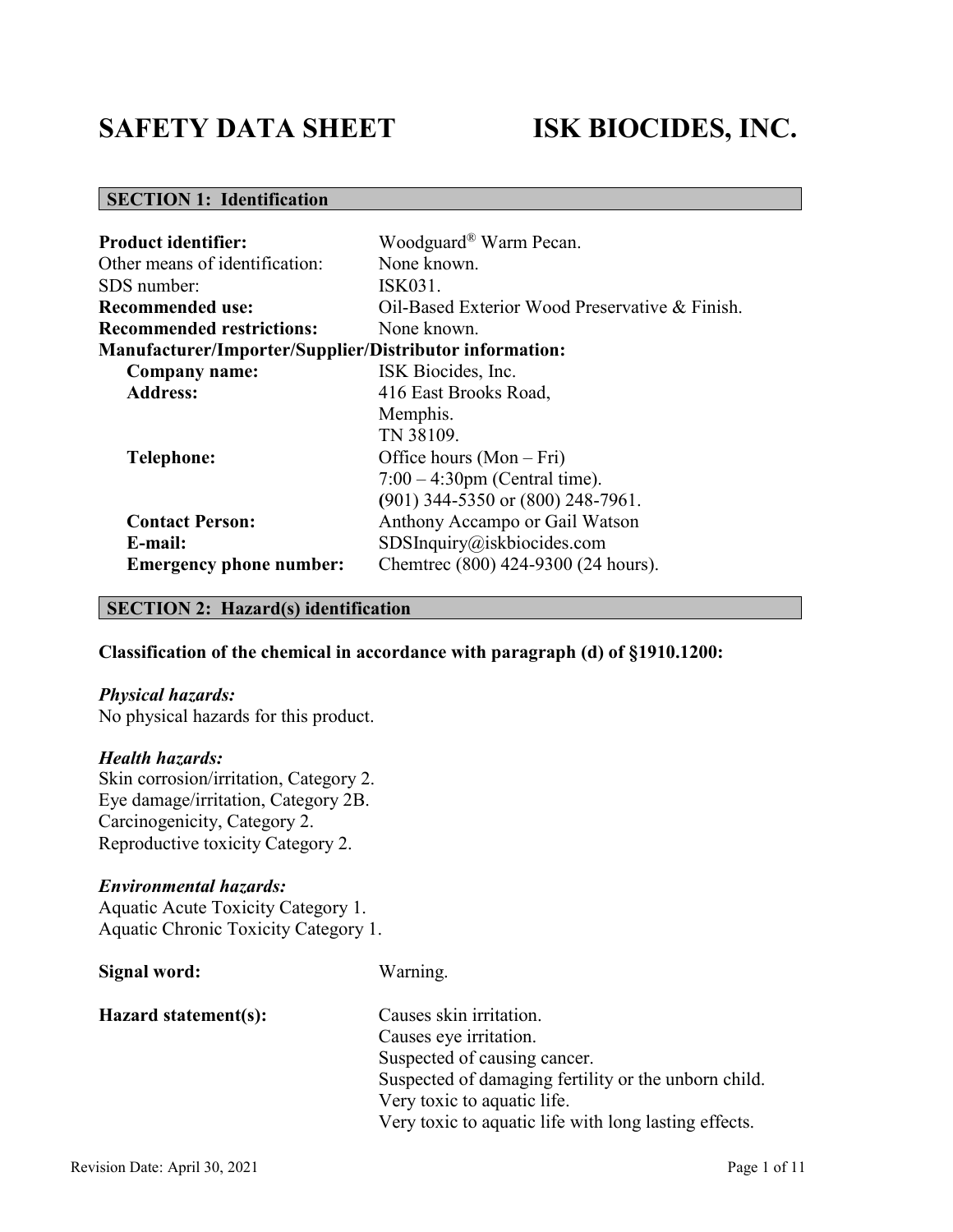## **Hazard symbol(s):**



| <b>Precautionary statement(s):</b>                   |                                                                                                                                                                                                                                                                                                                                                                                                                                                           |
|------------------------------------------------------|-----------------------------------------------------------------------------------------------------------------------------------------------------------------------------------------------------------------------------------------------------------------------------------------------------------------------------------------------------------------------------------------------------------------------------------------------------------|
| <b>Prevention:</b>                                   | Obtain special instructions before use.<br>Do not handle until all safety precautions have been read<br>and understood.<br>Wash hands thoroughly after handling.<br>Avoid release to the environment.<br>Wear protective gloves.                                                                                                                                                                                                                          |
| <b>Response:</b>                                     | IF ON SKIN: Wash with plenty of soap and water.<br>IF IN EYES: Rinse cautiously with water for several<br>minutes. Remove contact lenses if present and easy to do.<br>Continue rinsing.<br>If skin irritation occurs: Get medical advice/attention.<br>If eye irritation persists: Get medical advice/attention.<br>If exposed or concerned: Get medical advice/attention.<br>Take off contaminated clothing and wash before reuse.<br>Collect spillage. |
| Storage:                                             | None.                                                                                                                                                                                                                                                                                                                                                                                                                                                     |
| Disposal:                                            | Dispose of contents/container to an appropriate treatment<br>and disposal facility in accordance with applicable laws<br>and regulations.                                                                                                                                                                                                                                                                                                                 |
| Hazard(s) not otherwise<br><b>Classified (HNOC):</b> | None known.                                                                                                                                                                                                                                                                                                                                                                                                                                               |

## **Percentage of ingredient(s) of unknown acute toxicity:**

19% of the mixture consists of ingredients of unknown acute toxicity (oral/inhalation). 20% of the mixture consists of ingredients of unknown acute toxicity (dermal).

## **SECTION 3: Composition/information on ingredients**

## **Mixture:**

| <b>Chemical name</b>     | Concentration<br>(weight $\%$ ) | CAS#        |
|--------------------------|---------------------------------|-------------|
| Proprietary UV Inhibitor | $< 5\%$                         | Proprietary |
| Copper-8-Quinolinolate   | $<$ 5%                          | 10380-28-6  |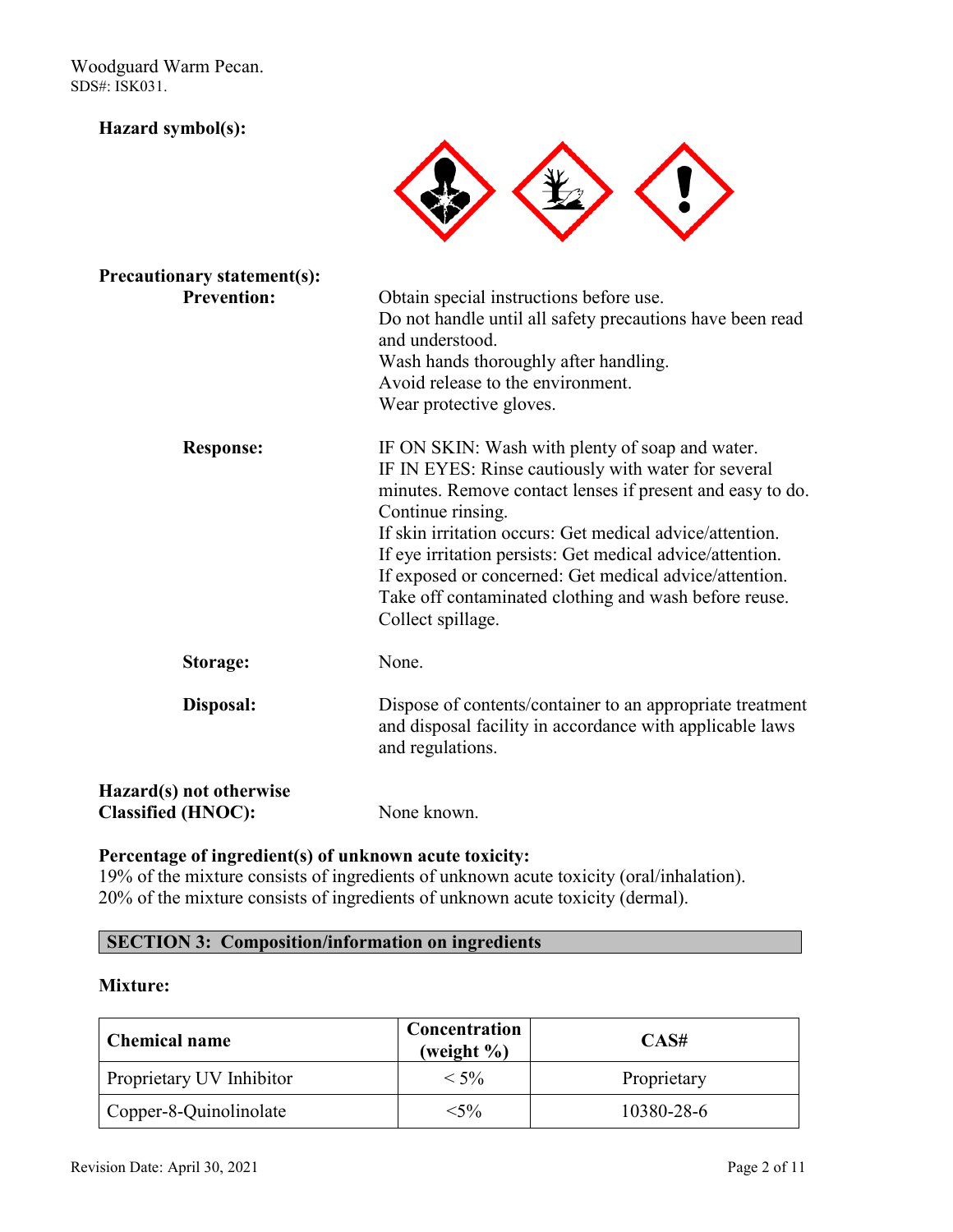| <b>Proprietary Solvent</b> | $10 - 30\%$ | Proprietary |
|----------------------------|-------------|-------------|
| 2-Butanone oxime           | $5\%$       | 96-29-7     |

The specific chemical identity and/or exact percentage (concentrate) of composition has been withheld under trade secret rights.

## **SECTION 4: First-aid Measures**

**Inhalation:** Move person to fresh air. If person is not breathing, call 911 or an ambulance, then give artificial respiration, preferably mouth-to-mouth if possible. Call a poison control center or doctor for further treatment advice.

**Skin contact:** Take off contaminated clothing. Rinse skin immediately with plenty of water for 15 – 20 minutes. Call a poison control center or doctor for treatment advice.

**Eye contact:** Hold eye open and rinse slowly and gently with water for 15 – 20 minutes. Remove contact lenses, if present, after the first 5 minutes, then continue rinsing eye. Call a poison control center or doctor for treatment advice.

**Ingestion:** Immediately call a poison control center or doctor. Do not induce vomiting unless told to do so by a poison control center or doctor. Do not give any liquid to the person. Do not give anything by mouth to an unconscious person.

**Most important symptoms/effects, acute and delayed:** Mildly irritating to eyes. Moderately irritating to skin.

**Indication of immediate medical attention and special treatment needed:** If any symptoms described above are noted, contact a physician and give them this SDS sheet.

## **SECTION 5: Fire-fighting measures**

**Suitable extinguishing media:** Foam, carbon dioxide, dry chemical. **Unsuitable extinguishing media:** None known.

**Specific hazards arising from the chemical:** *Hazardous combustion products may include:* Carbon monoxide, carbon dioxide.

**Special protective equipment and precautions for fire-fighters:** Wear MSHA/NIOSHapproved, self-contained breathing apparatus and full protective clothing. Cool exposed containers with water.

## **SECTION 6: Accidental release measures**

## **Personal precautions, protective equipment and emergency procedures**:

Use personal protective equipment. Ensure adequate ventilation. For personal protection see section 8. This product is toxic to fish. DO NOT apply directly to water, to areas where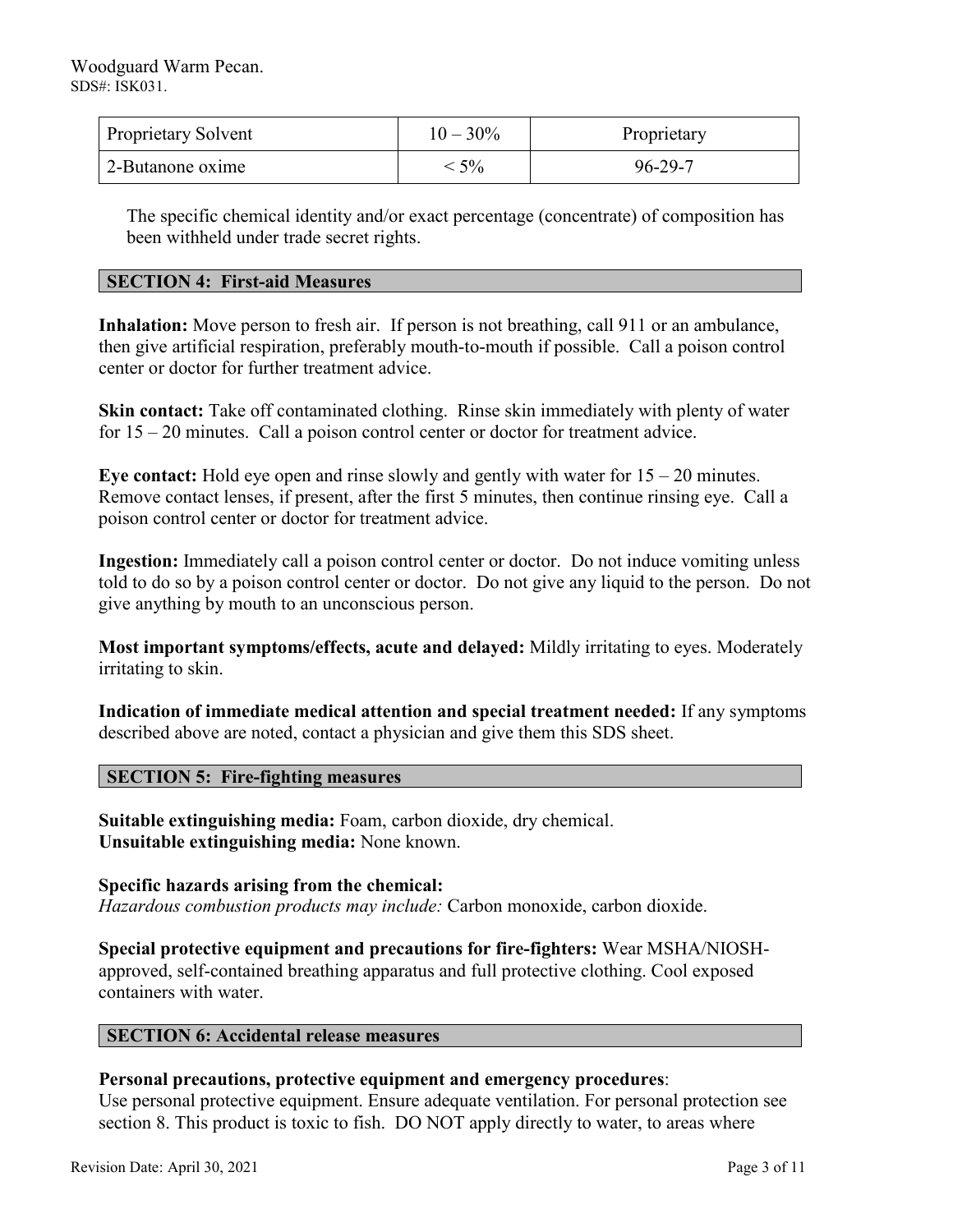> surface water is present or to intertidal areas below the mean high water mark. DO NOT contaminate water when disposing of equipment washwaters.

## **Methods and materials for containment and cleaning up:**

SMALL SPILL: Wear appropriate protective clothing (see Section 8). Recover free liquid. Absorb remainder with sand or clay and place in a waste receptacle.

LARGE SPILL: Wear appropriate protective clothing (see Section 8). Eliminate all ignition sources. Restrict access to contaminated area. Stop spill at source. Dike to prevent spreading. Pump liquid to a recovery vessel. Absorb remainder of material with sand or clay and place in a properly labeled waste receptacle. Follow all local, state, and federal regulations for disposal. Do not contaminate water while cleaning equipment or disposing of wastes. Prohibit contamination of streams, lakes, or other bodies of water.

## **SECTION 7: Handling and Storage**

**Precautions for safe handling:** Observe good personal hygiene practices. Change protective gloves/clothing when signs of contamination appear. Keep out of reach of children.

**Conditions for safe storage, including any incompatibles:** Store away from food or feed in a secure, well-ventilated area protected from extreme temperatures. Do not transfer to an unmarked container. Keep container closed when not in use. Do not store or use in vicinity of sparks, open flame, or other ignition sources.

## **SECTION 8: Exposure controls/personal protection**

## **Control Parameters: Occupational exposure limits:**

| US OSHA HAZARDOUS COMPONENTS (29 CFR 1910.1200):<br><b>Permissible Exposure Limits</b> |                     |                                       |
|----------------------------------------------------------------------------------------|---------------------|---------------------------------------|
| <b>Substance</b>                                                                       | PEL-TWA<br>(8 hour) | <b>PEL-STEL</b><br>$(15 \text{ min})$ |
| Proprietary UV Inhibitor                                                               | $15 \text{ mg/m}^3$ | None available                        |
| Copper-8-Quinolinolate                                                                 | None available      | None available                        |
| Proprietary Solvent                                                                    | None available      | None available                        |
| 2-Butanone oxime                                                                       | None available      | None available                        |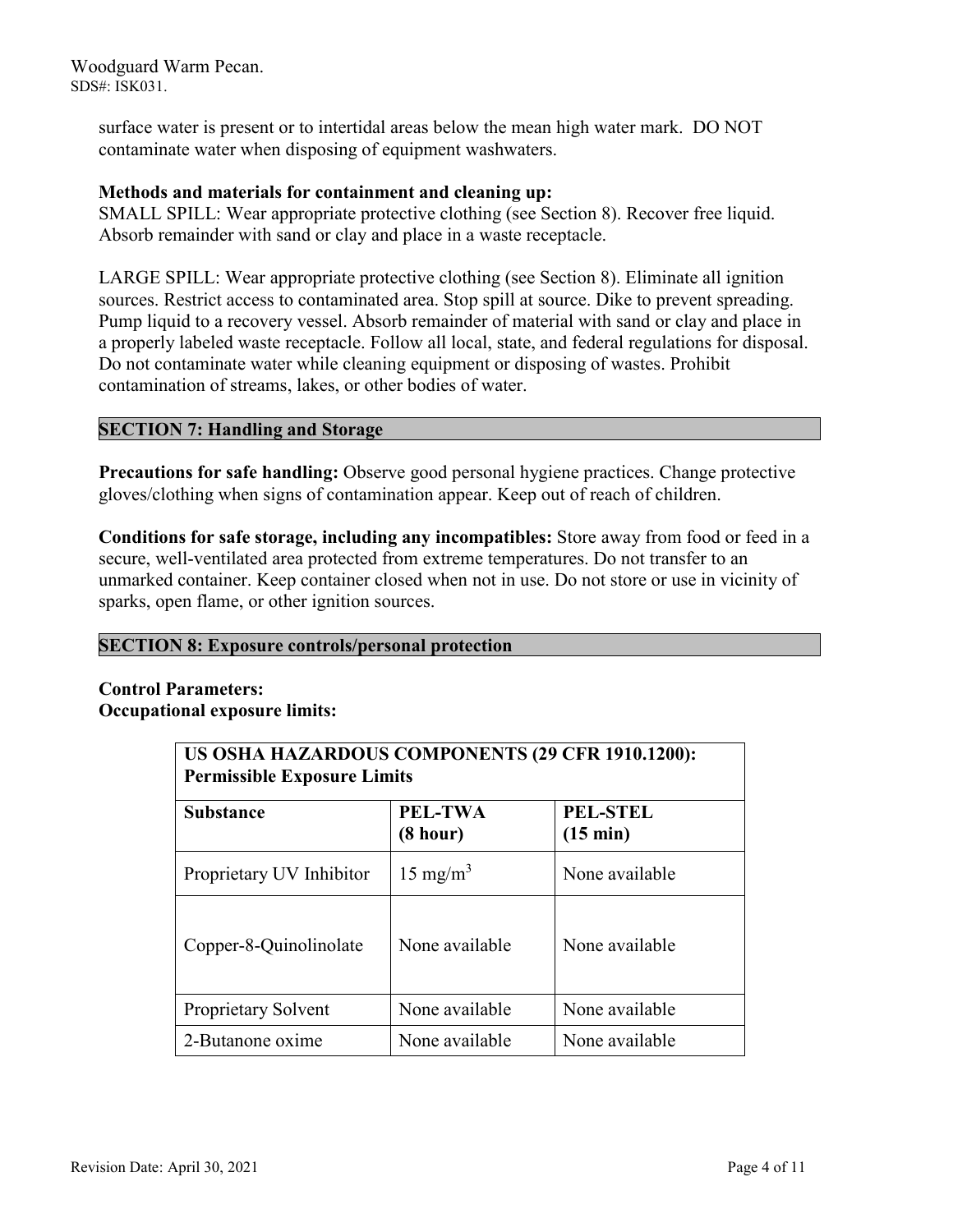| <b>ACGIH Threshold Limit Values</b> |                            |                                       |
|-------------------------------------|----------------------------|---------------------------------------|
| <b>Substance</b>                    | <b>TLV-TWA</b><br>(8 hour) | <b>TLV-STEL</b><br>$(15 \text{ min})$ |
| Proprietary UV Inhibitor            | $10 \text{ mg/m}^3$        | None available                        |
| Copper-8-Quinolinolate              | None available             | None available                        |
| Proprietary Solvent                 | None available             | None available                        |
| 2-Butanone oxime                    | None available             | None available                        |

## **Other Exposure Limits:** None known.

**Appropriate engineering controls:** Ventilate via mechanical methods (general or local exhaust) to maintain exposure below TLV(s), if applicable. Good industrial hygiene practice dictates that indoor work areas should be isolated and provided with adequate local exhaust ventilation.

## **Individual protection measures, such as personal protective equipment:**

**Eye/face protection:** Wear chemical splash goggles and/or face shield during mixing and when exposed to mist.

**Skin and Hand protection:** Wear rubber gloves when handling, using, or applying this product. Special precautions should be taken to ensure that material cannot get inside gloves.

**Respiratory protection:** None normally required if good ventilation is maintained. If mist is generated during application process, use a disposable mist respirator.

**Other:** None normally required. Use as necessary to prevent exposure. Wash thoroughly if product is in contact with skin. Wear appropriate clothing.

 **Thermal hazards:** None known.

## **SECTION 9: Physical and chemical properties**

| Appearance:                   |               |
|-------------------------------|---------------|
| <b>Physical state:</b>        | Liquid.       |
| Form:                         | Reddish-bro   |
| Color:                        | Reddish-bro   |
| Odor:                         | Slight petro  |
| Odor threshold:               | Not availab   |
| pH:                           | $5.5 - 6.0$ . |
| Melting point/freezing point: | Not known.    |

**Form:** Reddish-brown liquid. **Color:** Reddish-brown. nt petroleum distillate. available.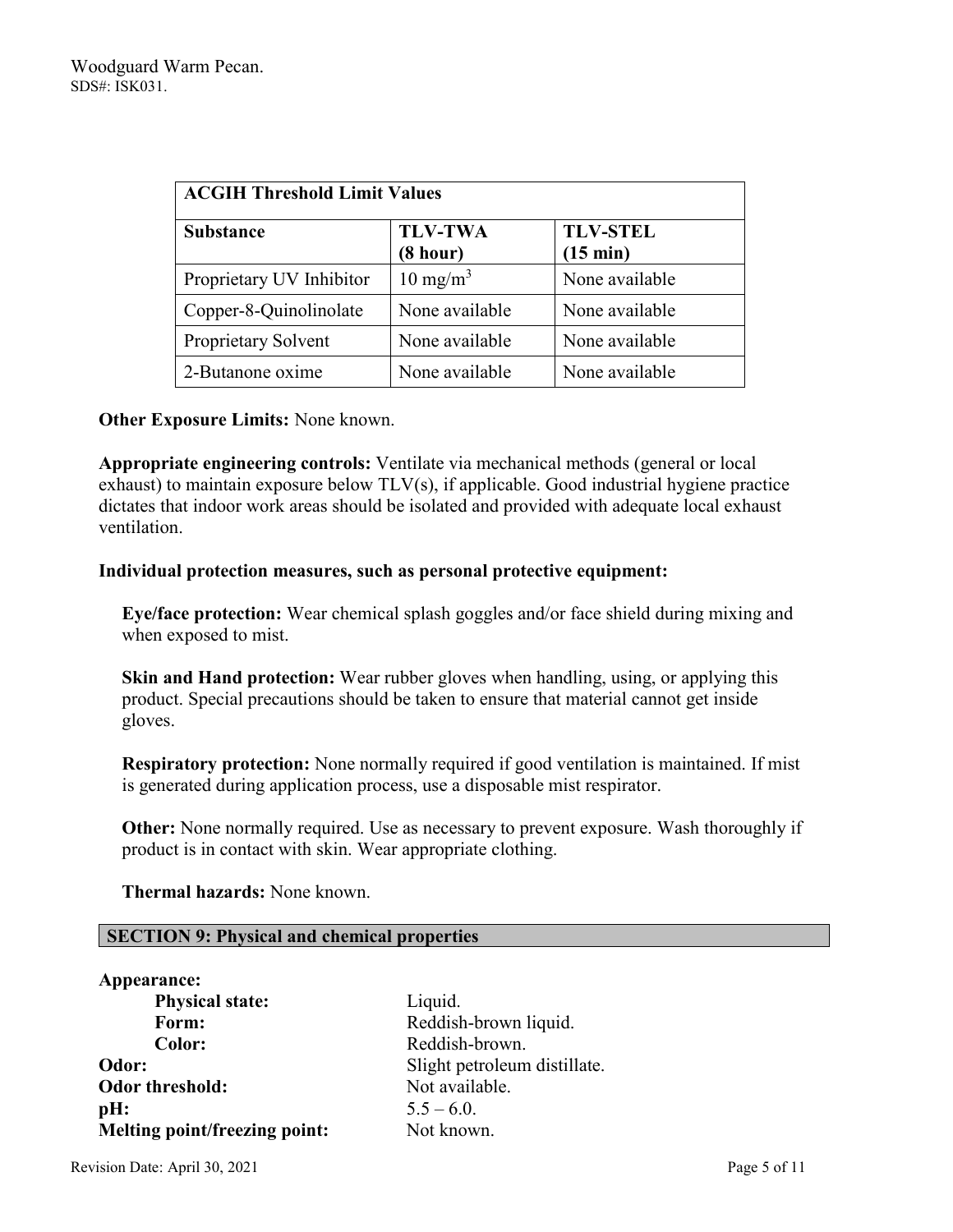| <b>Initial Boiling point/Boiling Range:</b>             | Not applicable.                                   |
|---------------------------------------------------------|---------------------------------------------------|
| <b>Flash point:</b>                                     | $>110$ °C.                                        |
| <b>Evaporation rate:</b>                                | $1$ (nBuAC=1).                                    |
| <b>Flammability (solid, gas):</b>                       | Not available.                                    |
| <b>Upper/lower flammability or explosive limits:</b>    |                                                   |
| <b>Flammability limit – lower:</b>                      | Not Determined.                                   |
| <b>Flammability limit – upper:</b>                      | Not Determined.                                   |
| <b>Explosive limit – lower:</b>                         | Not Determined.                                   |
| <b>Explosive limit – upper:</b>                         | Not Determined.                                   |
| Vapor pressure:                                         | $\leq 1$ mm Hg.                                   |
| Vapor density:                                          | $> 1$ (Air=1).                                    |
| <b>Relative density (Specific gravity):</b>             | 0.914.                                            |
| Solubilities (water, other):                            | Negligible.                                       |
| Partition coefficient (n-octanol/water): Not available. |                                                   |
| <b>Auto-ignition temperature:</b>                       | Not known.                                        |
| <b>Decomposition temperature:</b>                       | Not available.                                    |
| <b>Viscosity:</b>                                       | 1 -500 cPs Brookfield #2 $\omega$ 20 rpm at 70°F. |
| <b>Other information:</b>                               |                                                   |
| <b>Bulk density:</b>                                    | 7.61 lbs per gal (weight per gallon cup).         |
| VOC(g/l):                                               | 94-108 grams/liter.                               |

## **SECTION 10: Stability and Reactivity**

**Reactivity:** No data available.

**Chemical stability:** This material is stable under normal handling and storage conditions. **Possibility of hazardous reactions:** Material is not known to polymerize. **Conditions to avoid:** None known. **Incompatible materials:** Strong oxidants agents. **Hazardous decomposition Products:** Carbon monoxide, Carbon dioxide.

## **SECTION 11: Toxicological information**

#### **Information on likely routes of exposure:**

**Inhalation:** None normally expected.

**Ingestion:** None normally expected.

**Skin:** Skin Irritation: Moderately irritating. Not a skin sensitizer.

**Eye:** Eye Irritation: Mildly irritating.

**Symptoms related to the physical, chemical, and toxicological characteristics:** None known.

**Delayed and immediate effects and chronic effects from short or long-term exposure:** None known.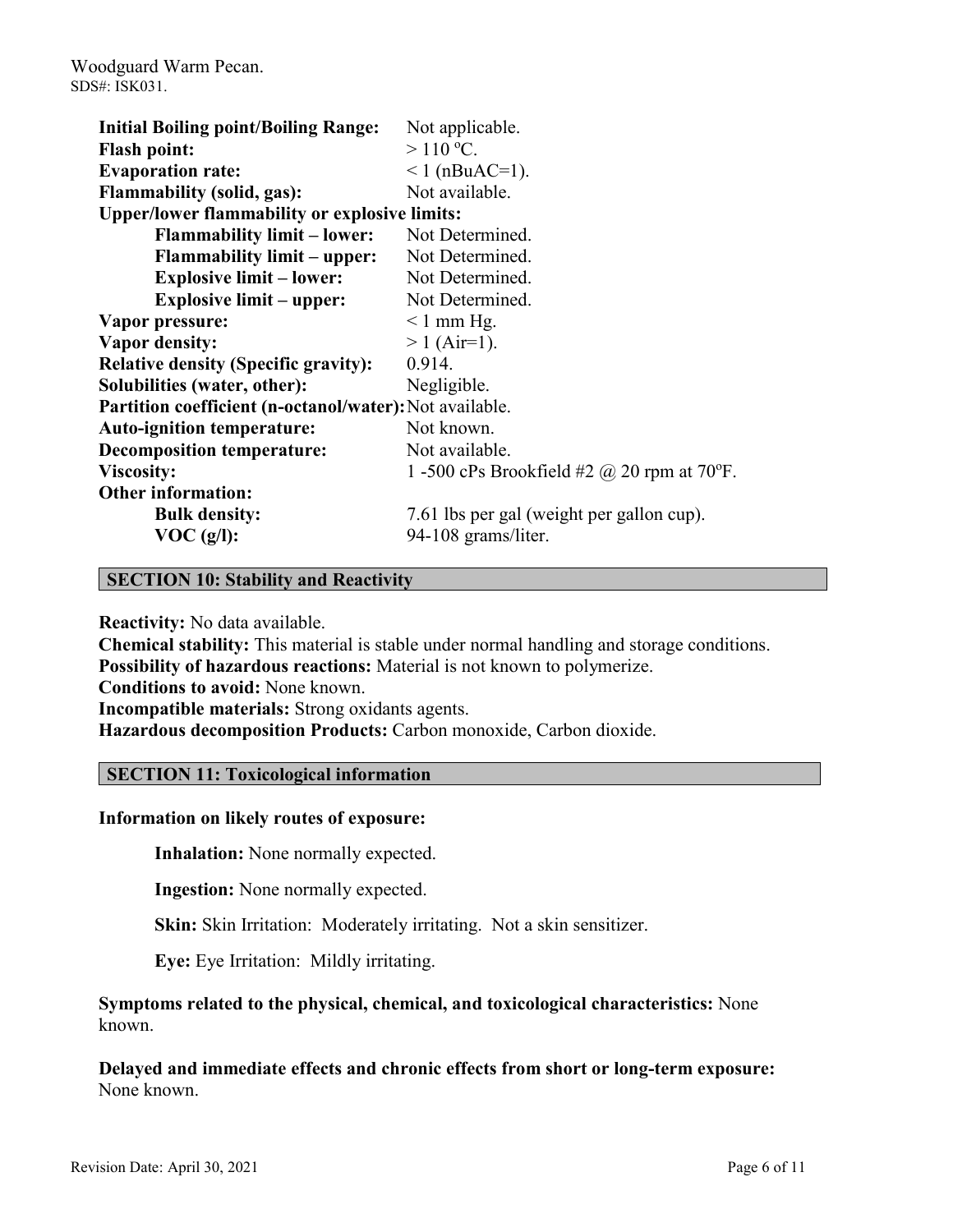| <b>Substance</b>            | <b>Test Type (species)</b> | Value           |
|-----------------------------|----------------------------|-----------------|
|                             | LD50 Oral (Rat)            | $> 10000$ mg/kg |
| Proprietary UV<br>Inhibitor | LD50 Dermal (Rabbit)       | $> 10000$ mg/kg |
|                             | LC50 Inhalation, (Rat)     | None known      |
|                             | $LD_{50}$ Oral (Rat)       | 9930 mg/kg      |
| Copper-8-<br>Quinolinolate  | $LD_{50}$ Dermal (Rabbit)  | $>$ 2000 mg/kg  |
|                             | $LC_{50}$ Inhalation (Rat) | $820$ mg/m $3$  |
|                             | $LD_{50}$ Oral (Rat)       | $5660$ mg/kg    |
| Proprietary<br>Solvent      | $LD_{50}$ Dermal (Rabbit)  | $2520$ mg/kg    |
|                             | $LC_{50}$ Inhalation (Rat) | Not available   |
|                             | $LD_{50}$ Oral (Rat)       | $2326$ mg/kg    |
| 2-Butanone oxime            | $LD_{50}$ Dermal (Rabbit)  | Not available   |
|                             | $LC_{50}$ Inhalation (Rat) | $> 4.83$ mg/l   |

## **Acute toxicity: Ingredient Information:**

## **Product Acute Toxicity Estimates:**

Oral: Rat -  $LD_{50} \rightarrow 5000$  mg/kg. Dermal: Rabbit -  $LD_{50} \rightarrow 2000$  mg/kg. Inhalation: Rat -  $LC_{50}$   $-$  > 2.12 mg/L.

| <b>Skin corrosion/irritation:</b>  | Based upon information available on the known<br>components, the product may cause moderate skin<br>irritation.                                                  |
|------------------------------------|------------------------------------------------------------------------------------------------------------------------------------------------------------------|
| Serious eye damage/eye irritation: | Based upon information available on the known<br>components, the product may cause mild eye<br>irritation.                                                       |
| <b>Respiratory sensitization:</b>  | Based upon information available on the known<br>components, the product is not anticipated to cause<br>respiratory sensitization.                               |
| <b>Skin sensitization:</b>         | Based upon information available on the known<br>components, the product is not anticipated to cause<br>skin sensitization.                                      |
| Germ cell mutagenicity:            | Based upon information available on the known<br>components, the product is not anticipated to be a<br>mutagen.                                                  |
| Carcinogenicity:                   | Based upon information available on the known<br>components, the product contains components that<br>are suspected to be carcinogenic when present as a<br>dust. |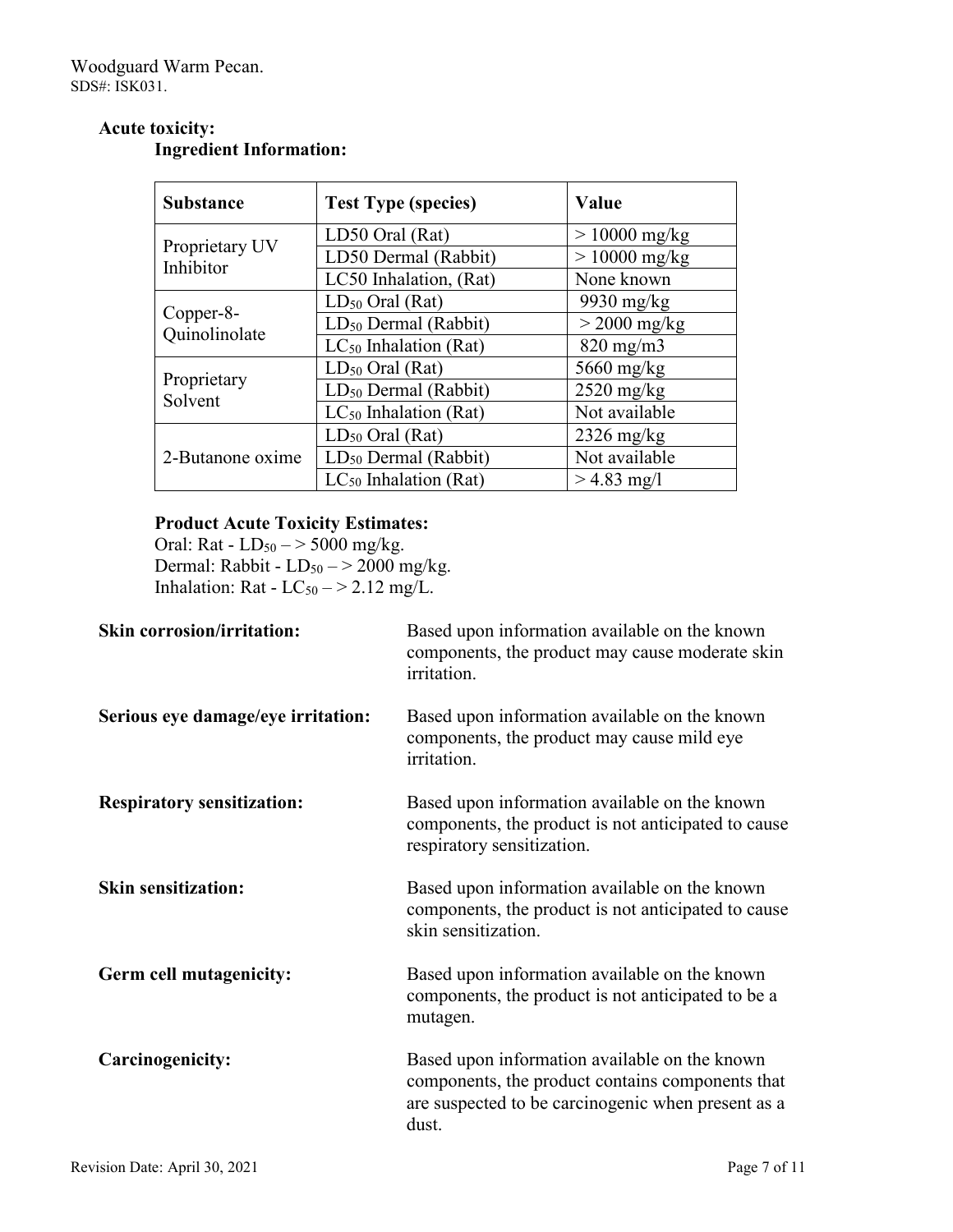| <b>Reproductive toxicity:</b>                              | Based upon information available on the known<br>components, the product contains a component that is<br>suspected of damaging fertility or the unborn child.                   |
|------------------------------------------------------------|---------------------------------------------------------------------------------------------------------------------------------------------------------------------------------|
| Specific target organ toxicity-<br><b>Single exposure:</b> | Based upon information available on the known<br>components, the product is not anticipated to cause<br>specific target organ toxicity after a single exposure.                 |
| Specific target organ toxicity-<br><b>Repeat exposure:</b> | Based upon information available on the known<br>components, the product is not anticipated to cause<br>specific target organ toxicity after repeated or<br>prolonged exposure. |
| <b>Aspiration hazard:</b>                                  | Based upon information available on the known<br>components, the product is not anticipated to be an<br>aspiration hazard.                                                      |
| <b>Further information:</b>                                | Not available.                                                                                                                                                                  |

# **SECTION 12: Ecological information**

## **Ecotoxicity**

**Product data:** No data available.

## **Ingredient Information:**

| <b>Substance</b>            | <b>Test Type</b>                                    | <b>Species</b> | Value                 |
|-----------------------------|-----------------------------------------------------|----------------|-----------------------|
| Proprietary UV<br>Inhibitor | $LC_{50}$ other fish                                | Fish           | $> 1000$ mg/l $- 96h$ |
|                             | $EC_{50}$ Daphnia magna<br>Water flea)              | Invertebrate   | $> 1000$ mg/l $- 48h$ |
|                             | $LC_{50}$                                           | Algae          | None available        |
| Copper-8-<br>Quinolinolate  | $LC_{50}$ Oncorhynchus<br>mykiss (rainbow<br>trout) | Fish           | $140$ ug/L $-48h$     |
|                             | $EC_{50}$ Daphnia magna<br>Water flea)              | Invertebrate   | 163 ppb $-48h$        |
|                             | $LC_{50}$                                           | Algae          | Not available         |
| Proprietary Solvent         | $LC_{50}$ Oncorhynchus<br>mykiss (rainbow<br>trout) | Fish           | $> 0.1$ mg/l          |
|                             | $EC_{50}$                                           | Invertebrate   | Not available         |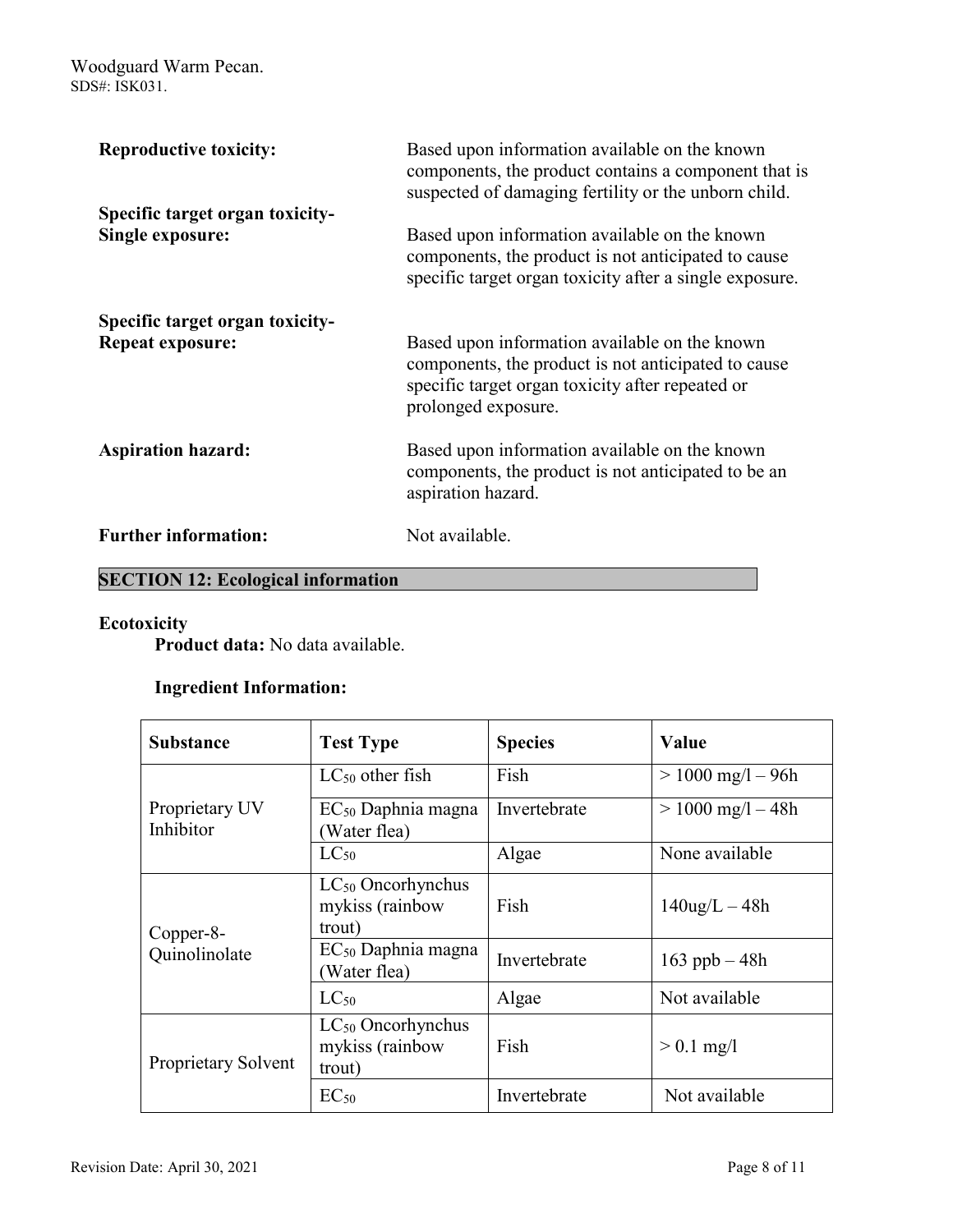|                  | EC <sub>50</sub> Bacteria                                     | Bacteria     | $> 1$ mg/l (3hr)          |
|------------------|---------------------------------------------------------------|--------------|---------------------------|
| 2-Butanone oxime | $LC_{50}$ Oryzias latipes<br>(Japanese rice fish)             | Fish         | $> 100$ mg/l - 96h        |
|                  | EC <sub>50</sub> Daphnia magna<br>(Water flea)                | Invertebrate | $201 \text{ mg}/1 - 48h$  |
|                  | $EC_{50}$ Scenedesmus<br>capricornutum (fresh<br>water algae) | Algae        | $11.8 \text{ mg}/1 - 72h$ |

| <b>Persistence and degradability:</b> | Not available.                 |
|---------------------------------------|--------------------------------|
| <b>Bioaccumulative potential:</b>     | Not available.                 |
| <b>Mobility in soil:</b>              | Not available.                 |
| <b>Mobility in general:</b>           | Not available.                 |
| Other adverse effects:                | This product is toxic to fish. |

## **SECTION 13: Disposal considerations**

## **Disposal instructions:**

Dispose of contents/container to an appropriate treatment and disposal facility in accordance with applicable laws and regulations.

## **SECTION 14: Transport Information**

**DOT:** Not regulated. **IATA:** Not regulated. **IMDG:** Not regulated.

**Special precautions during transport:** Not available.

**Bill of lading classification:** Preservatives, wood, n.o.i. NMFC 161490 sub 2

## **SECTION 15: Regulatory Information**

## **USA:**

**FIFRA:** Pesticide Registration:

This chemical is a pesticide product registered by the Environmental Protection Agency and is subject to certain labeling requirements under federal pesticide law. These requirements differ from the classification criteria and hazard information required for safety data sheets, and for workplace labels of non-pesticide chemicals. Following is the hazard information as required on the pesticide label:

CAUTION Harmful if swallowed. This pesticide is toxic to fish.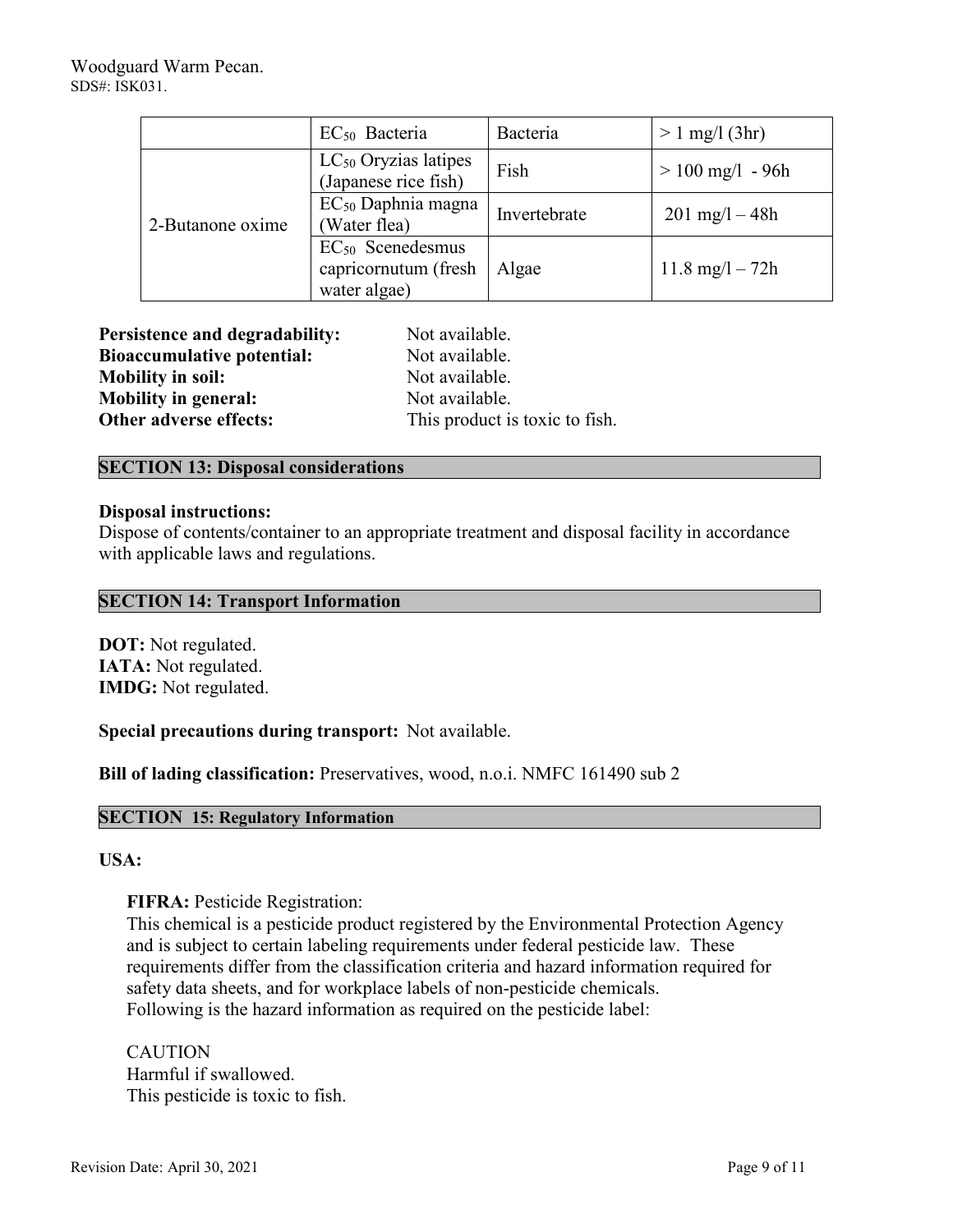**United States Federal Regulations:** SDS complies with the OSHA, 29 CFR 1910.1200.

**SARA Superfund and Reauthorization Act of 1986 Title III sections 302, 311,312 and 313:** The following components are subject to reporting levels established by SARA Title III, Section 302: None.

## **CERCLA/Superfund, 40 CFR 117, 302:** Not listed.

| <b>CHEMICAL</b>             | <b>C.A.S. Number</b> | Weight %    | <b>Section 311/312</b>                            |
|-----------------------------|----------------------|-------------|---------------------------------------------------|
| Proprietary UV<br>Inhibitor | Proprietary          | $< 5\%$     | Chronic Health<br>Hazard.                         |
| Copper-8-<br>Quinolinolate  | 10380-28-6           | $< 5\%$     | Fire Hazard.                                      |
| Proprietary Solvent         | Proprietary          | $10 - 30\%$ | Acute health hazard,<br>Chronic health<br>hazard. |
| 2-Butanone oxime            | $96 - 29 - 7$        | $< 10\%$    | Fire Hazard, Acute<br>Health Hazard.              |

**Section 313 – List of Toxic Chemicals (40CFC 372):** This product contains the following components (at level of 1% or greater) found on the 313 list of Toxic Chemicals. None.

**Toxic Substance Control Act (TSCA):** All substances are TSCA listed.

**Federal Water Pollution Control Act, Clean Water Act, 40 CFR 401.15 (formerly section 307) 40 CFR 116 (formerly section 311):** This product does not contain listed chemicals.

## **STATE REGULATIONS:**

This SDS contains specific health and safety data is applicable for state requirements. For details on your regulatory requirements you should contact the appropriate agency in your state.

**California Proposition 65:** WARNING: This product also contains a chemical known to the State of California to cause cancer: Titanium dioxide (airborne, unbound particles of respirable size).

**New Jersey Right to Know:** The following components are listed on the New Jersey Right to Know list: Copper 8-Quinolinolate (listed under copper compounds), Titanium dioxide (airborne, unbound particles of respirable size), 2-Butanone oxime.

**Pennsylvania Right to Know:** The following components are listed on the Pennsylvania Right to Know list: Titanium dioxide (airborne, unbound particles of respirable size), 2- Butanone oxime.